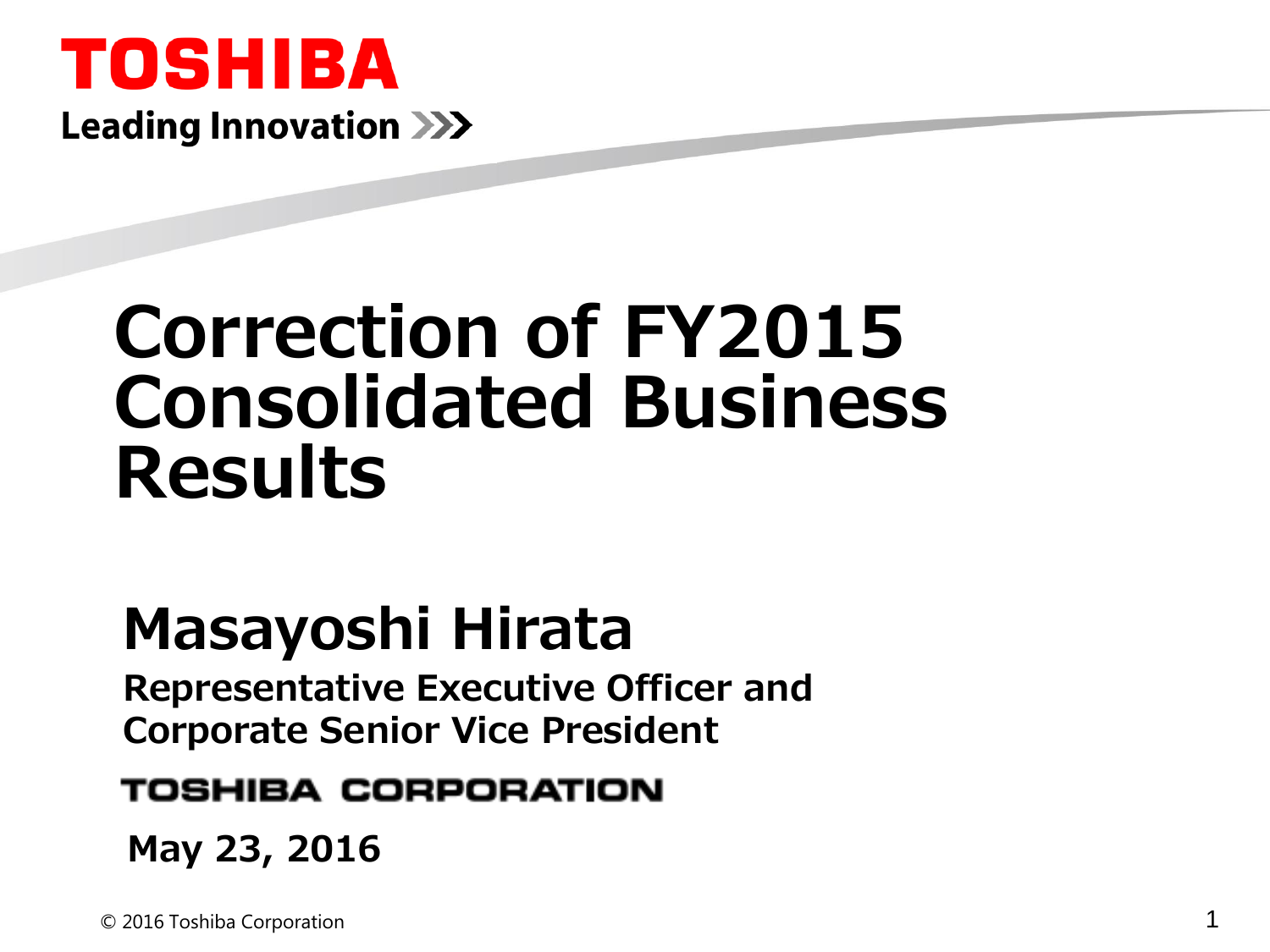- This presentation contains forward-looking statements concerning future plans, strategies and the performance of Toshiba Group.
- These forward-looking statements are not historical facts, rather they are based on management's assumptions and beliefs in light of the economic, financial and other data currently available.
- Since Toshiba Group promotes business in various market environments in many countries and regions, its activities are subject to a number of risks and uncertainties that, without limitation, relate to economic conditions, worldwide mega-competition in the electronics business, customer demand, foreign currency exchange rates, tax rules, regulations and other factors. Toshiba therefore wishes to caution readers that actual results might differ materially from our expectations.
- Toshiba's fiscal year (FY) runs from April 1 to March 31. 1H refers to the first six months (April-September), 2H refers to the latter six months (October-March); 1Q refers to the first quarter (April-June); 2Q refers to the second quarter (July-September); 3Q refers to the third quarter (October-December); and 4Q refers to the fourth quarter (January-March).
- All figures are consolidated totals for the first 12 months of fiscal year 2015, unless otherwise stated.
- Prior-period performance on consolidated segment information has been reclassified to conform with the current classification, unless otherwise stated.
- The Healthcare and the Home Appliances businesses are classified as a discontinued operation in accordance with the Accounting Standards Classification (ASC) 205-20 "Presentation of Financial Statements – Discontinued Operations". The results of the Healthcare and Home Appliances businesses have been excluded from net sales, operating income (loss), and income (loss) from continuing operations, before income taxes and noncontrolling interests. Net income of Toshiba Group is calculated by reflecting the Healthcare and Home Appliances businesses results to income (loss) from continuing operations, before income taxes and noncontrolling interests. Results of the past fiscal years have been revised to reflect this change, unless otherwise stated.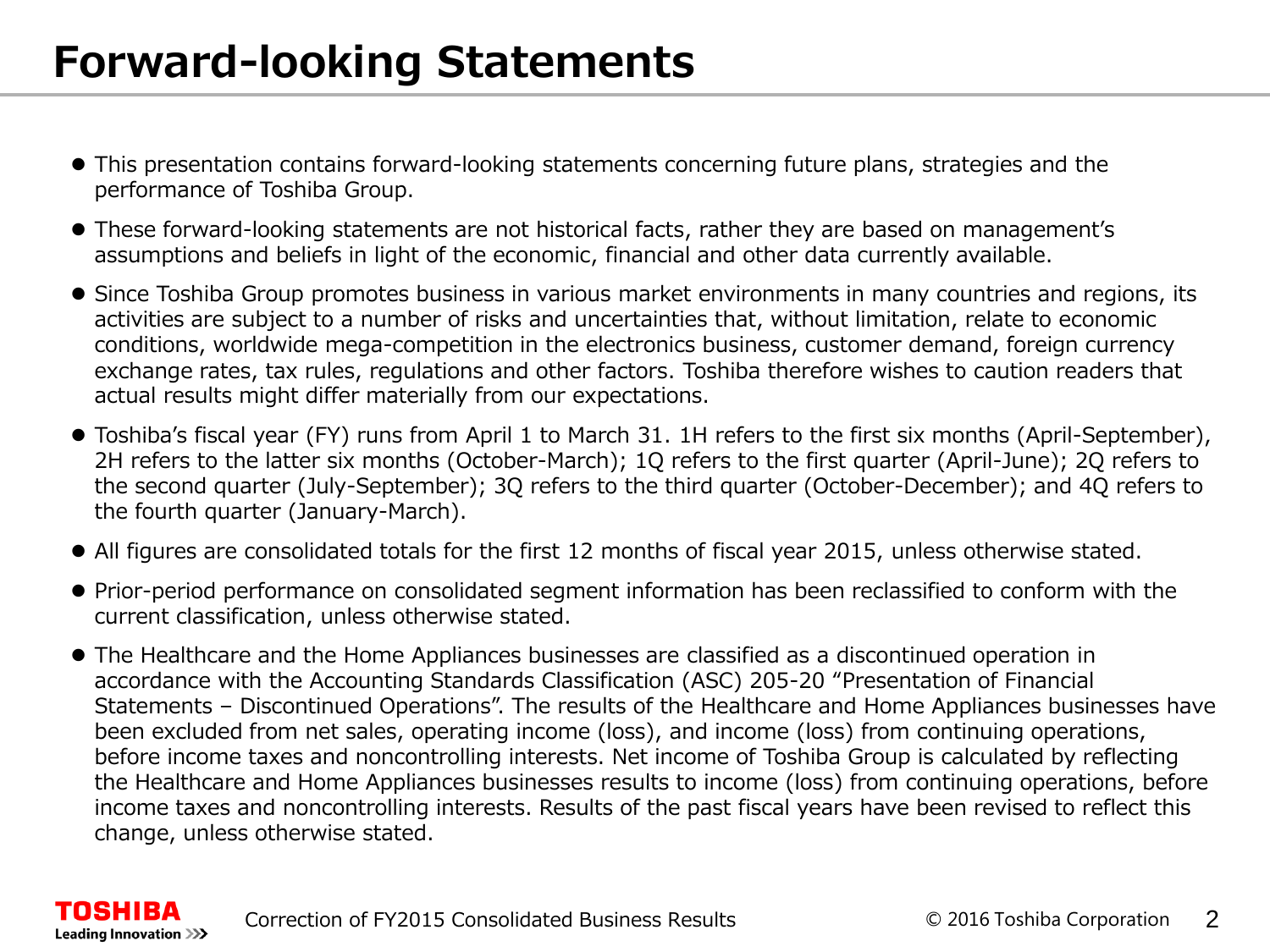## **FY2015 Consolidated Business Results Overall – After Correction**

| (Yen in billions, except<br>Earnings (Losses) per share)                       | FY2015<br><b>After Correction</b> | FY2015<br><b>Before Correction</b><br>(Announced on May 12) | <b>Difference</b> | FY2014<br>Actual   | <b>Difference</b> |
|--------------------------------------------------------------------------------|-----------------------------------|-------------------------------------------------------------|-------------------|--------------------|-------------------|
| Net Sales                                                                      | 5,668.7                           | 5,670.1                                                     | $-1.4$            | 6,114.7            | $-446.0$          |
| Operating Income (Loss)<br>$\frac{0}{0}$                                       | $-708.7$<br>$-12.5%$              | $-719.1$<br>$-12.7%$                                        | 10.4              | 188.4<br>3.1%      | $-897.1$          |
| Income (Loss) before income taxes and<br>noncontrolling interests<br>$\%$      | $-633.1$<br>$-11.2%$              | $-642.3$<br>$-11.3%$                                        | 9.2               | 156.6<br>2.6%      | $-789.7$          |
| Income Taxes                                                                   | $-253.8$                          | $-269.0$                                                    | 15.2              | $-143.0$           | $-110.8$          |
| Income (Loss) from continuing operations,<br>before noncontrolling interests   | $-886.9$                          | $-911.3$                                                    | 24.4              | 13.6               | $-900.5$          |
| Income (Loss) from discontinued operations,<br>before noncontrolling interests | 370.9                             | 373.3                                                       | $-2.4$            | $-32.6$            | 403.5             |
| Net Income (Loss)<br>$\frac{0}{0}$                                             | $-460.0$<br>$-8.1%$               | $-483.2$<br>$-8.5%$                                         | 23.2              | $-37.8$<br>$-0.6%$ | $-422.2$          |
| Earnings (Losses) per share attributable to<br>shareholders of the Company     | $-4108.64$                        | $-4114.13$                                                  | ¥5.49             | $-48.93$           | $-499.71$         |
| Free cash flow                                                                 | 652.2                             | 652.2                                                       | 0.0               | 140.3              | 511.9             |
| Equity attributable to shareholders of the Company                             | 328.9                             | 312.6                                                       | 16.3              | 1,084.0            | $-755.1$          |
| Shareholders' equity ratio                                                     | 6.1%                              | 5.8%                                                        | $+0.3%$           | 17.1%              | $-11.0%$          |
| Net interest-bearing debt                                                      | 481.2                             | 482.0                                                       | $-0.8$            | 1,120.8            | $-639.6$          |
| Net debt-to-equity ratio                                                       | 146%                              | 154%                                                        | $-8%$             | 103%               | 43%               |

\* Net interest-bearing debt: Interesting-bearing debt – cash and deposits

**TOSHIBA** Leading Innovation >>>

Correction of FY2015 Consolidated Business Results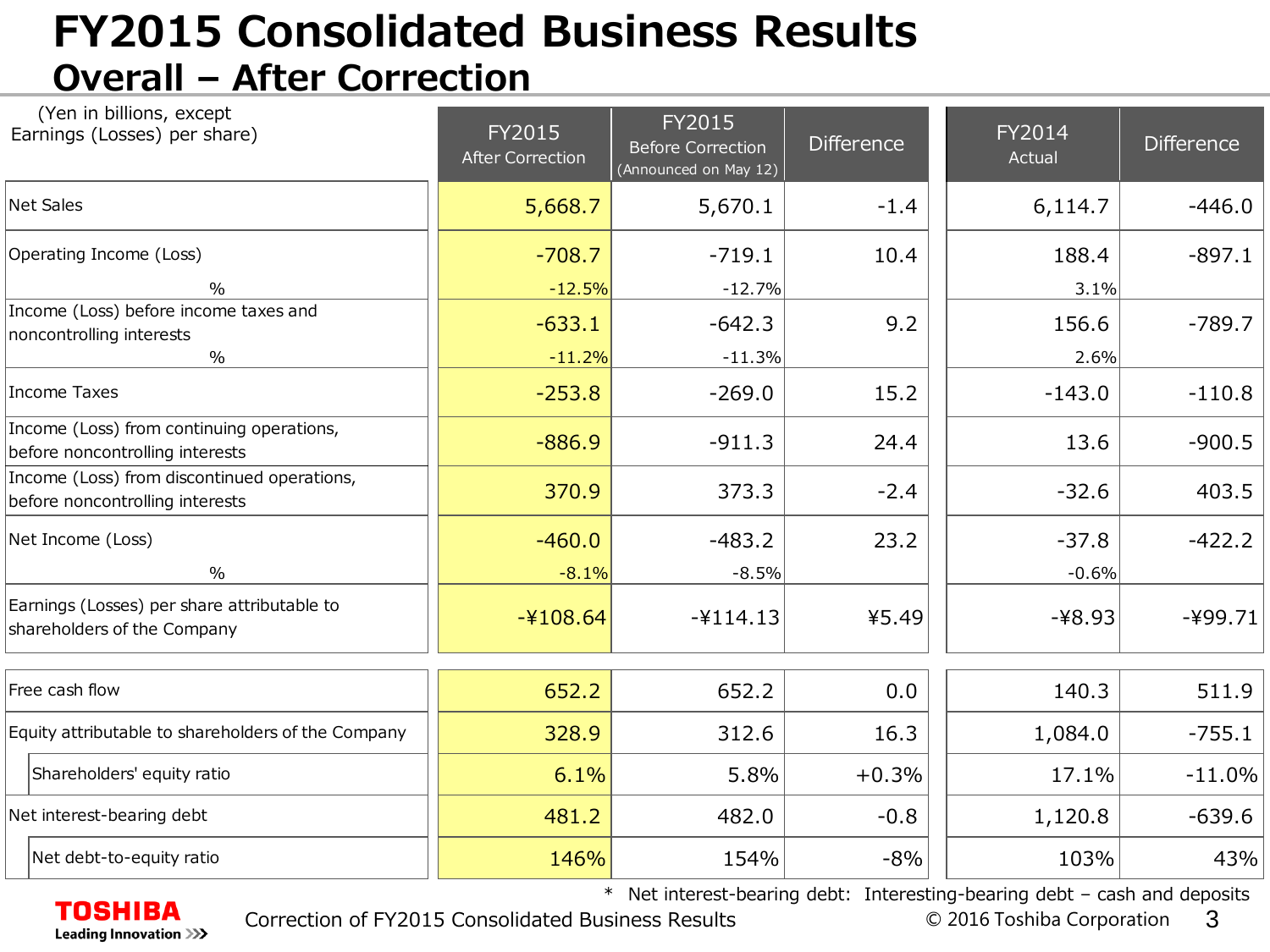## **Reasons for Corrections**

## **Main Reasons for Corrections**

**1. Partial change in calculation method of the amount of nuclear power business goodwill impairment**

When Toshiba announced fiscal year 2015 business results on May 12, Toshiba judged its view on the method for calculating the amount of goodwill impairment in the Nuclear Power Systems business to be reasonable, though at the time it was in continuous discussion with its auditor and recognized that the auditor took a different view. After that date, following further discussion with auditor, Toshiba reconsidered the calculation method, and accepted that the view by auditor was also reasonable, and subsequently corrected the amount of goodwill impairment.

#### **2. Reflecting the business results of Toshiba TEC Corporation, correction of other errors**

#### **3. Correction of errors in tax calculation**

Errors occurred in the accounting procedure related to tax calculation, as there were multiple overlaps in such issues as reversal of deferred tax assets during the term and compliance with tax reform, etc.

#### **4. Correction of errors related to reclassification of discontinued operations**

Errors occurred due to the complex accounting procedure for tax expenses related to reclassification of the Healthcare Systems & Services and Home Appliances businesses as discontinued operations.

SHIBA Leading Innovation >>>

Correction of FY2015 Consolidated Business Results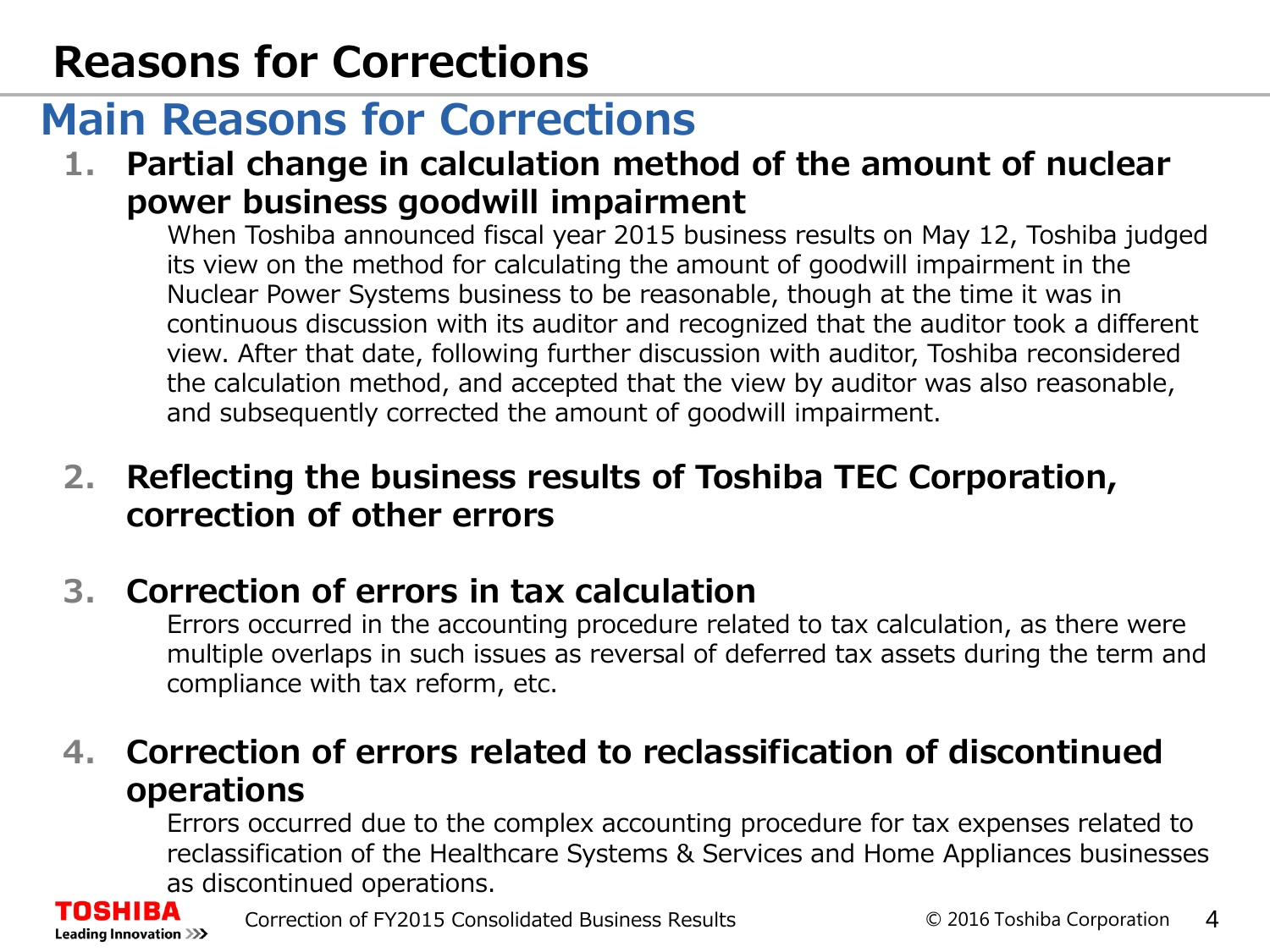## **Corrected Items**

|                                                                                                               | <b>After Correction</b> | <b>Before Correction</b> | Corrected Amount        | (Yen in billions)                           |  |
|---------------------------------------------------------------------------------------------------------------|-------------------------|--------------------------|-------------------------|---------------------------------------------|--|
| Income (Loss) before income taxes and<br>noncontrolling interests                                             | $-633.1$                | $-642.3$                 | 9.2                     | Impact on<br>comprehensive<br>income (loss) |  |
| Correction of goodwill impairment of nuclear power business                                                   |                         |                          | 15.9                    | 1.8                                         |  |
| Error corrections (Toshiba TEC Corporation, others)                                                           |                         |                          | $-6.7$                  |                                             |  |
|                                                                                                               | <b>After Correction</b> | <b>Before Correction</b> | <b>Corrected Amount</b> |                                             |  |
| Income taxes                                                                                                  | $-253.8$                | $-269.0$                 | 15.2                    | Impact on<br>comprehensive<br>income (loss) |  |
| In/Out between tax expense and comprehensive income (loss)<br>8.7                                             |                         |                          |                         |                                             |  |
| Correction of deferred tax assets and liabilities associated with the sale of home appliances business<br>3.2 |                         |                          |                         |                                             |  |
| In/Out between tax expense and income (loss) from discontinued operations                                     | 2.7                     |                          |                         |                                             |  |
| Others                                                                                                        |                         |                          | 0.6                     |                                             |  |
|                                                                                                               | <b>After Correction</b> | <b>Before Correction</b> | <b>Corrected Amount</b> |                                             |  |
| Income (Loss) from discontinued operations                                                                    | 370.9                   | 373.3                    | $-2.4$                  |                                             |  |
| In/Out between tax expense and income (loss) from discontinued operations                                     | $-2.7$                  |                          |                         |                                             |  |
| Others                                                                                                        | 0.3                     |                          |                         |                                             |  |
|                                                                                                               | <b>After Correction</b> | <b>Before Correction</b> | <b>Corrected Amount</b> |                                             |  |
| Net Income (Loss) attributable to noncontrolling<br>interests                                                 | 56.0                    | 54.8                     | 1.2                     |                                             |  |
| Correction of goodwill impairment of nuclear power business                                                   |                         |                          | $-2.1$                  |                                             |  |
| Error corrections (Toshiba TEC Corporation, others)                                                           |                         |                          | 3.3                     |                                             |  |
|                                                                                                               |                         |                          |                         |                                             |  |

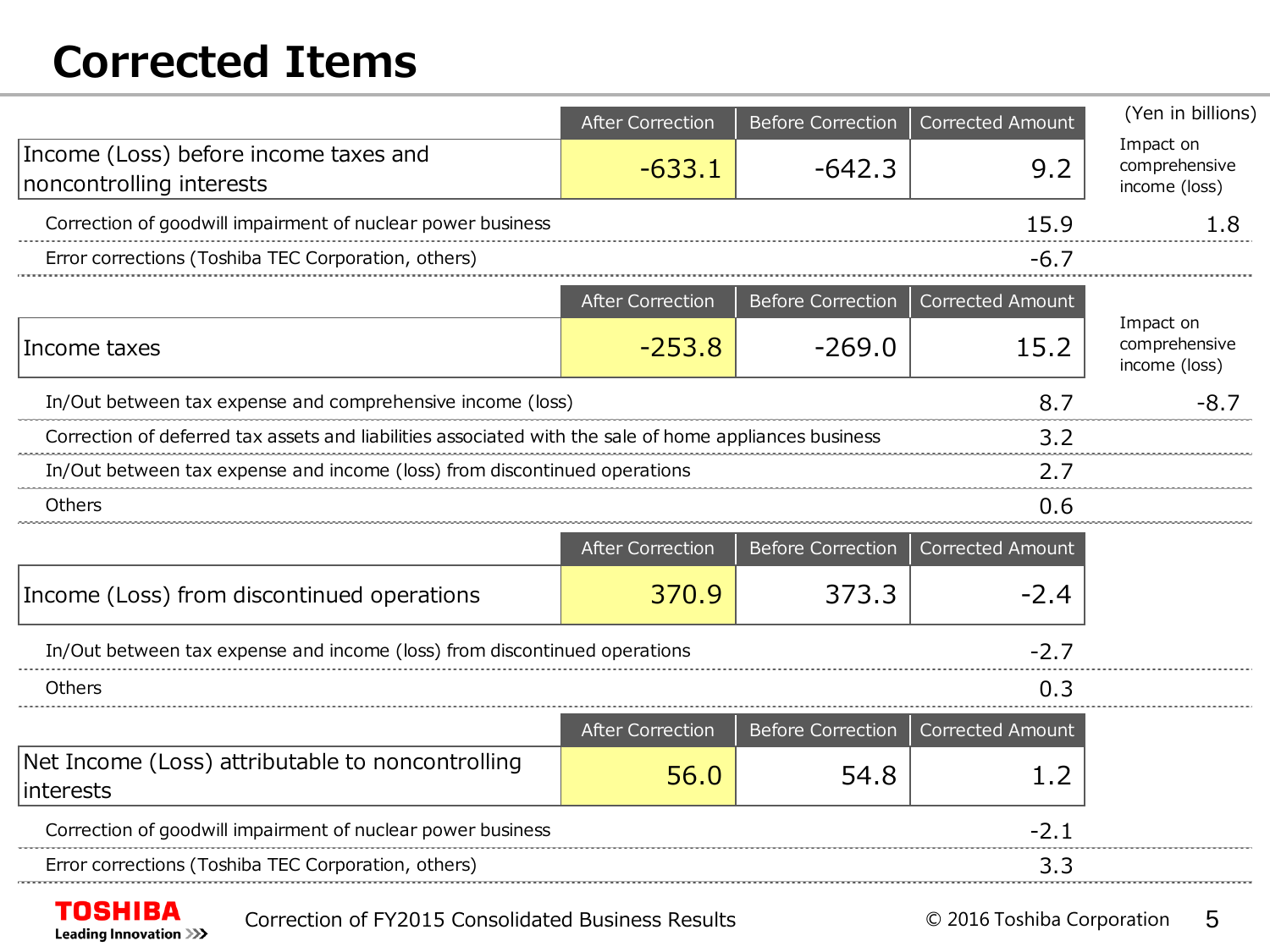### **Partial Change in Calculation Method of the Amount of Nuclear Power Business Goodwill Impairment**

**247.6 billion yen goodwill impairment:**

**Carrying value (333.9 billion yen ) → Fair value (86.3 billion yen) Correcting 15.9 billion yen (86.3 billion yen – 70.4 billion yen)** 

**--- Review of the value of noncontrolling shareholders' interest**



**\*1 The fair value of 6,074 hundred million yen was rounded up to 6,100 hundred million yen at the May 12 announcement.** 

**shareholders who have control of the company and the shares of minor shareholders.**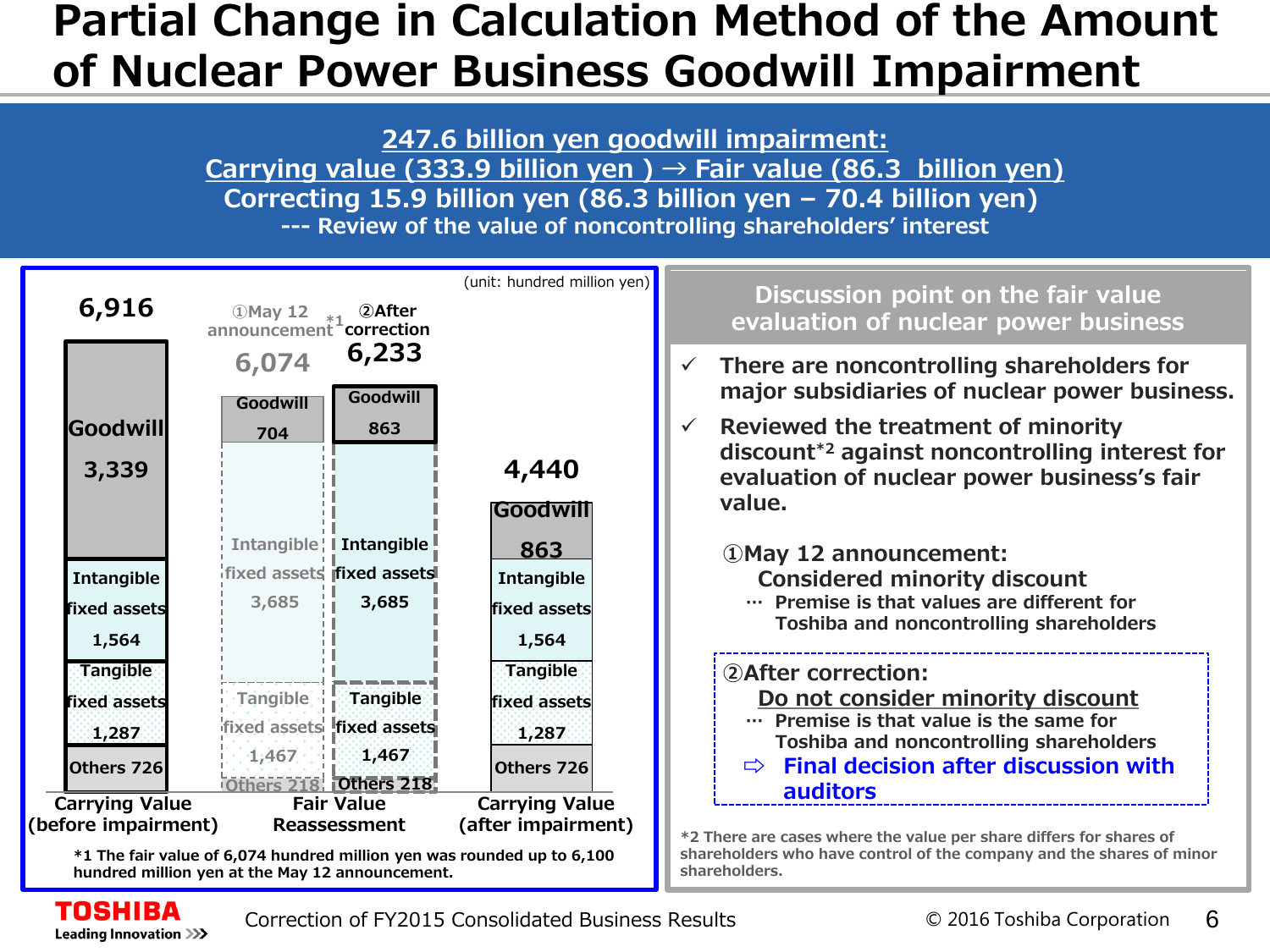## **FY2015 Consolidated Business Results by Segment – After Correction**

| (Yen in billions)                                                    |                         | FY2015<br><b>After Correction</b> | FY2015<br><b>Before Correction</b><br>(Announced on May 12) | <b>Difference</b> | FY2014<br>Actual | <b>Difference</b> |
|----------------------------------------------------------------------|-------------------------|-----------------------------------|-------------------------------------------------------------|-------------------|------------------|-------------------|
| Energy & Infrastructure                                              | Net Sales               | 2,048.4                           | 2,048.4                                                     | 0.0               | 1,993.9          | 54.5              |
|                                                                      | Operating Income (Loss) | $-367.5$                          | $-382.2$                                                    | 14.7              | 19.2             | $-386.7$          |
| <b>Community Solutions</b>                                           | Net Sales               | 1,425.2                           | 1,426.0                                                     | $-0.8$            | 1,410.7          | 14.5              |
|                                                                      | Operating Income (Loss) | $-78.8$                           | $-76.3$                                                     | $-2.5$            | 53.9             | $-132.7$          |
| Healthcare Systems &<br>Services <sup>*</sup>                        | Net Sales               | 436.8                             | 436.8                                                       | 0.0               | 428.0            | 8.8               |
|                                                                      | Operating Income (Loss) | 2.5                               | 2.5                                                         | 0.0               | 25.7             | $-23.2$           |
| Electronic Devices &<br>Components                                   | Net Sales               | 1,605.0                           | 1,605.0                                                     | 0.0               | 1,768.8          | $-163.8$          |
|                                                                      | Operating Income (Loss) | $-101.6$                          | $-101.7$                                                    | 0.1               | 216.6            | $-318.2$          |
| Lifestyle Products & Services                                        | Net Sales               | 802.0                             | 802.6                                                       | $-0.6$            | 1,163.7          | $-361.7$          |
|                                                                      | Operating Income (Loss) | $-150.6$                          | $-150.5$                                                    | $-0.1$            | $-109.7$         | $-40.9$           |
| Others                                                               | <b>Net Sales</b>        | 477.8                             | 477.8                                                       | 0.0               | 523.4            | $-45.6$           |
|                                                                      | Operating Income (Loss) | 12.8                              | 14.8                                                        | $-2.0$            | 6.0              | 6.8               |
| Corporate and Eliminations                                           | Net Sales               | $-548.7$                          | $-548.7$                                                    | 0.0               | $-632.6$         | 83.9              |
|                                                                      | Operating Income (Loss) | $-37.5$                           | $-38.5$                                                     | 1.0               | $-41.3$          | 3.8               |
| Before deduction of<br>discontinued operation Total                  | Net Sales               | 6,246.5                           | 6,247.9                                                     | $-1.4$            | 6,655.9          | $-409.4$          |
|                                                                      | Operating Income (Loss) | $-720.7$                          | $-731.9$                                                    | 11.2              | 170.4            | $-891.1$          |
| Deduction of discontinued<br>operation (TMSC and Home<br>Appliances) | Net Sales               | $-577.8$                          | $-577.8$                                                    | 0.0               | $-541.2$         | $-36.6$           |
|                                                                      | Operating Income (Loss) | 12.0                              | 12.8                                                        | $-0.8$            | 18.0             | $-6.0$            |
| Total                                                                | Net Sales               | 5,668.7                           | 5,670.1                                                     | $-1.4$            | 6,114.7          | $-446.0$          |
|                                                                      | Operating Income (Loss) | $-708.7$                          | $-719.1$                                                    | 10.4              | 188.4            | $-897.1$          |

\*The Healthcare and the Home Appliances businesses are classified as discontinued operation. The net sales and operating income (loss) of the Healthcare and Home Appliances businesses are indicated in each segment before discontinuation in the above chart for the reference.